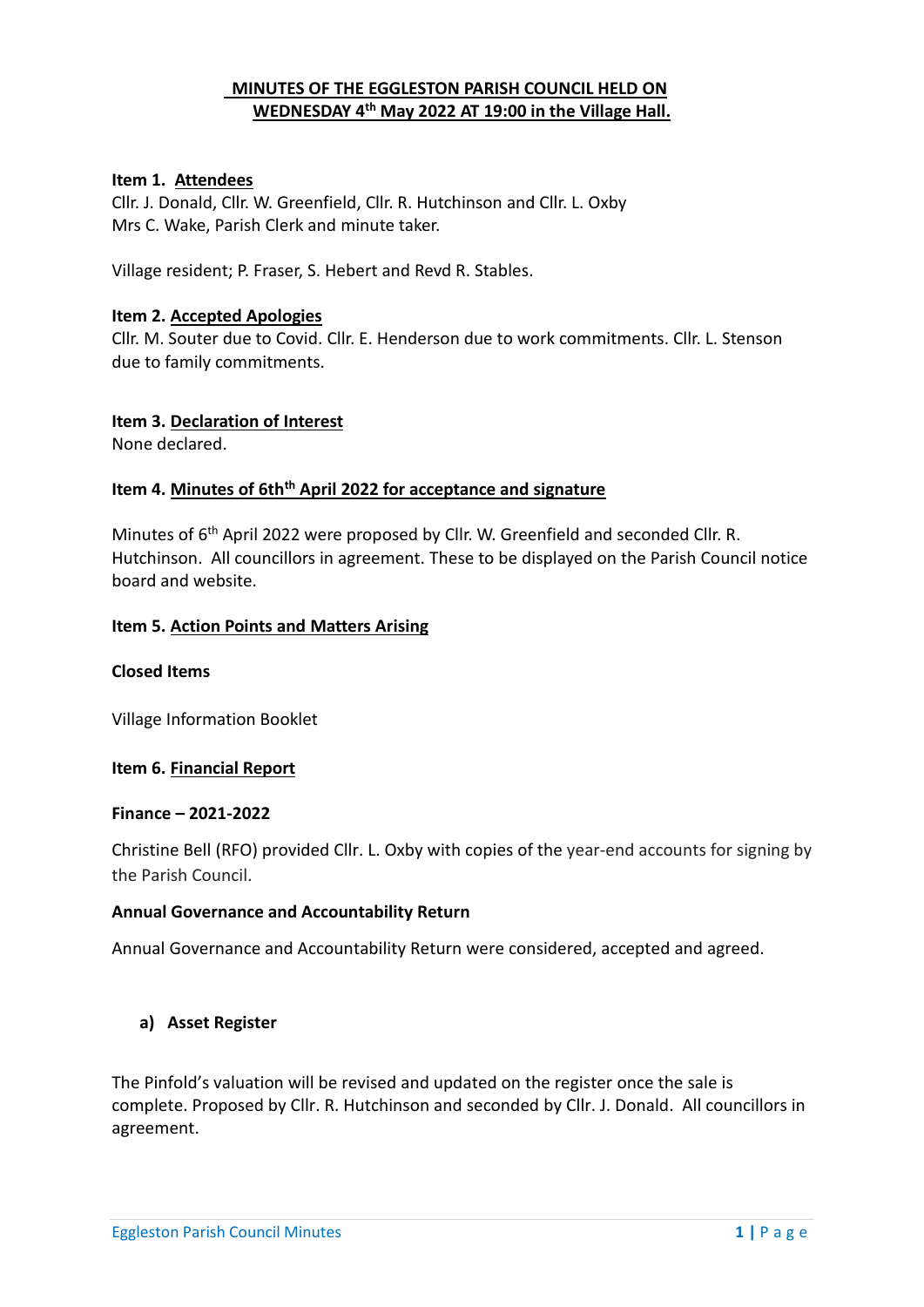# **b) The Annual Internal Audit report**

The Annual Internal Audit report was accepted, proposed by Cllr. J. Donald and seconded Cllr. L. Oxby. All councillors in agreement.

# **c) The Annual Governance Statement**

The Annual Governance Statement was accepted, proposed by Cllr. R. Hutchinson and seconded by Cllr. J. Donald. All councillors in agreement.

# **d) The Accounting Statements**

The Accounting Statements were accepted, proposed by Cllr. R. Hutchinson and seconded by Cllr. J. Donald. All councillors in agreement.

# **e) The Certificate of Exemption**

The Certificate of Exemption was accepted, proposed by Cllr. R. Hutchinson and seconded by Cllr. J. Donald. All councillors in agreement.

# **f) Agreement of the dates for the exercise of public rights**

The 1<sup>st</sup> of June was proposed for the exercise of public rights, proposed by Cllr. L. Oxby and seconded by Cllr. W. Greenfield. All councillors in agreement.

## **Item 7. Planning**

**Egglesburn, Chapel**: There were no objections with the planning application at Egglesburn, Chapel.

**The Tree Tuns:** Parish Clerk to respond to the solicitors on behalf of the Parish Council.

## **Item 8. Play Park Inspection**

An inspection will be carried out in June 2022. No specific date can be booked.

## **Item 9. Annual Meeting**

Annual Meeting was proposed for the 19<sup>th</sup> of May at 6:30pm followed by the Village Meeting at 7pm.